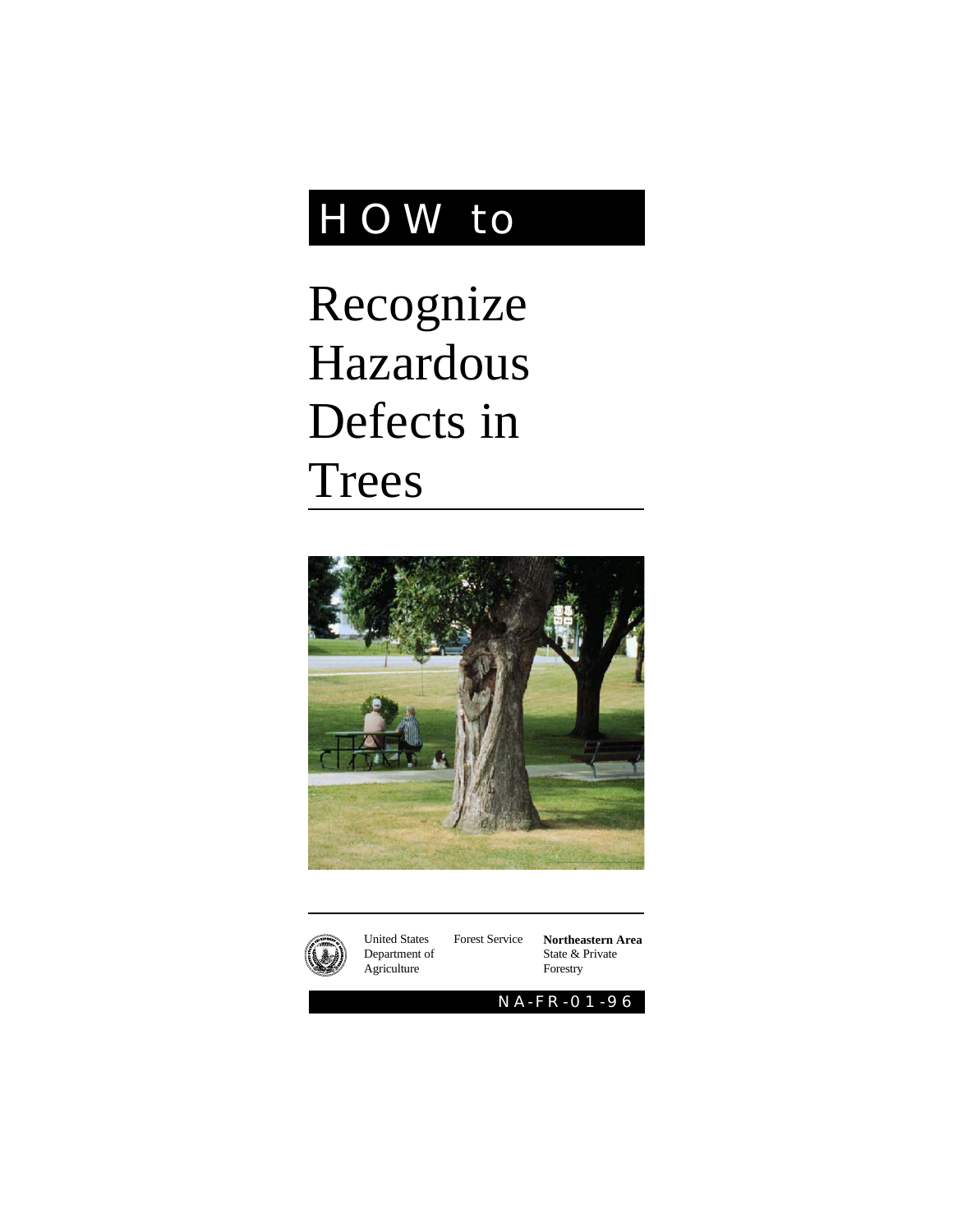## How to

Recognize Hazardous Tree Defects

| Contents                  | Page           |
|---------------------------|----------------|
|                           |                |
| Introduction              | 1              |
| <b>Inspecting Trees</b>   | $\overline{2}$ |
| What to Look For          | 3              |
| Dead Wood                 | 3              |
| Cracks                    | 4              |
| <b>Weak Branch Unions</b> | 5              |
| Decay                     | 7              |
| Cankers                   | 8              |
| <b>Root Problems</b>      | 9              |
| Poor Tree Architecture    | 11             |
| <b>Multiple Defects</b>   | 12             |
| <b>Corrective Actions</b> | 12             |
| Move the Target           | 13             |
| Prune the Tree            | 13             |
| Remove the Tree           | 14             |
| Cabling and Bracing       | 14             |
| Topping and Tipping--Poor |                |
| <b>Pruning Practices</b>  | 15             |
| <b>Suggested Reading</b>  | 16             |

The United States Department of Agriculture (USDA) Forest Service is a diverse organization committed to equal opportunity in employment and program delivery. USDA prohibits discrimination on the basis or race, color, national origin, sex, religion, age, disability, political affiliation and familial status. Persons believing they have been discriminated against should contact the Secretary, U.S. Department of Agriculture, Washington, DC 20250, or call 202-720-7327 (voice), or 202-720-1127 (TTY).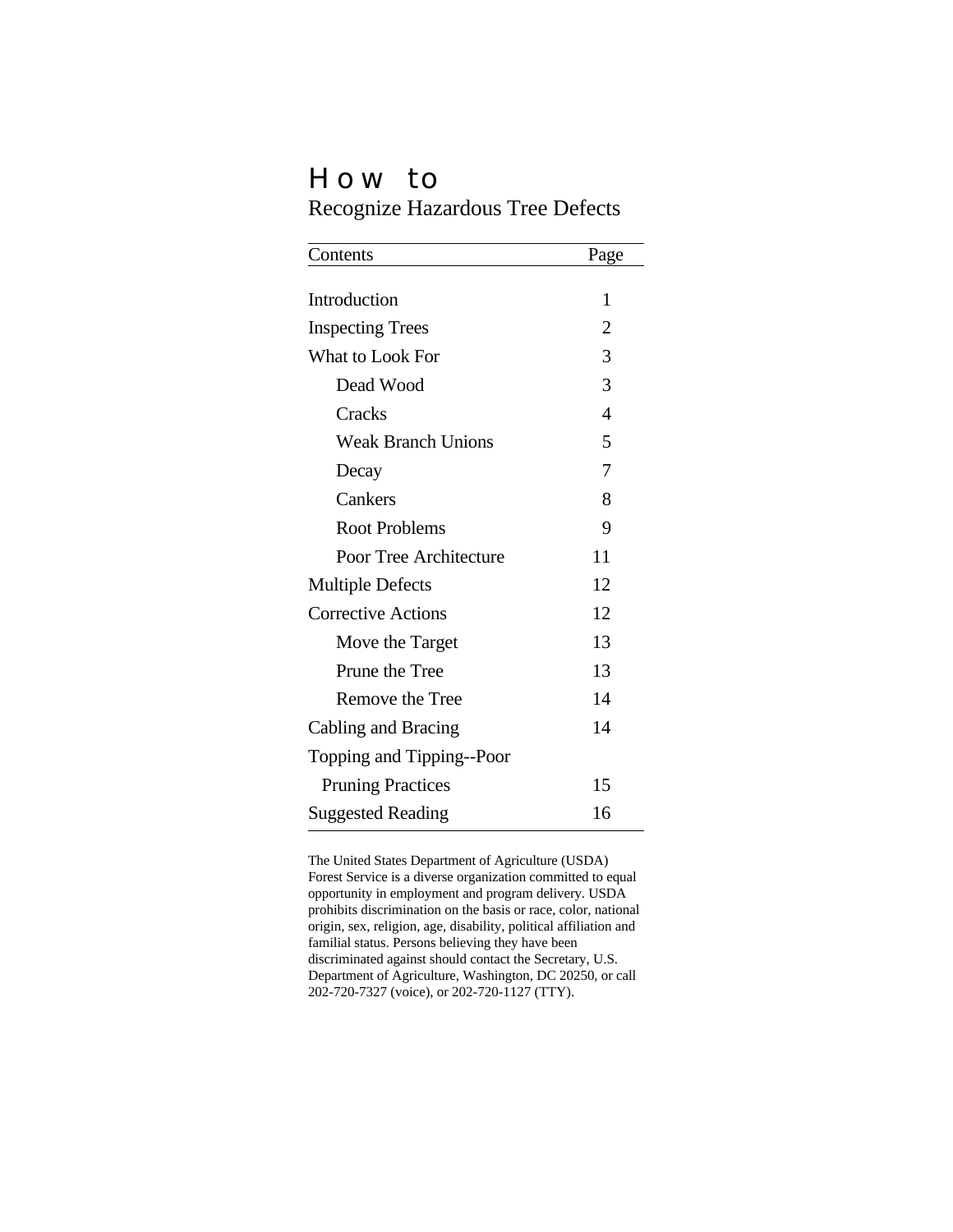## **Introduction**

Trees add to our enjoyment of outdoor experiences whether in forests, parks, or urban landscapes. Too often, we are unaware of the risks associated with defective trees, which can cause personal injury and property damage. Interest in hazard tree management has increased in recent years due to safety and liability concerns resulting from preventable accidents. Recognizing hazardous trees and taking proper corrective actions can protect property and save lives.

A "hazard tree" is a tree with structural defects likely to cause failure of all or part of the tree, which could strike a "target." A target can be a vehicle, building, or a place where people gather such as a park bench, picnic table, street, or backyard.

This brochure was created to help home owners and land managers in recognizing hazardous defects in trees and to suggest possible corrective actions. We recommend that corrective actions be undertaken by professional arborists.

Because of the natural variability of trees, the severity of their defects, and the different sites upon which they grow, evaluating trees for hazardous defects can be a complex process. This publication presents guidelines, not absolute rules for recognizing and correcting hazardous defects. When in doubt, consult an arborist.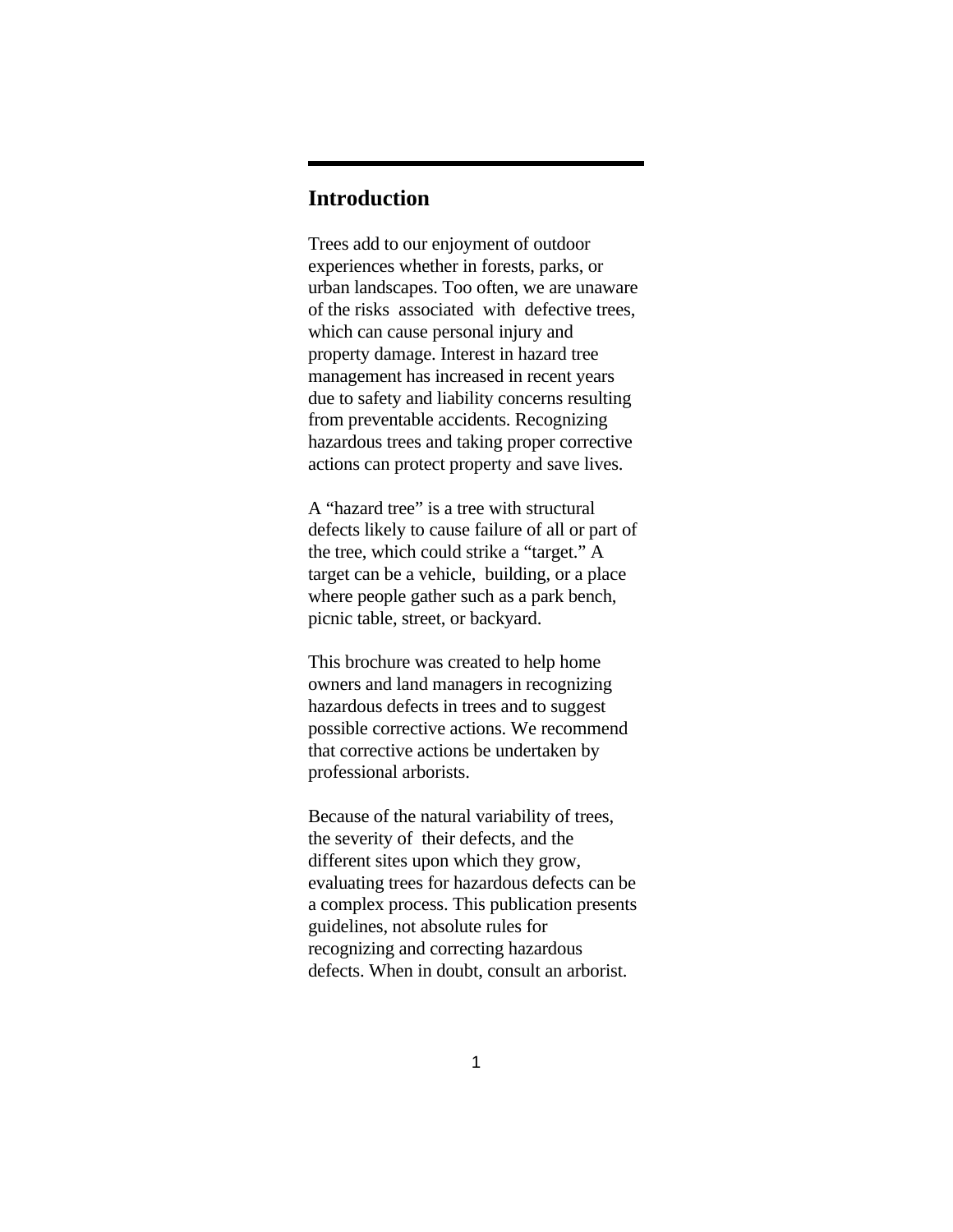## **Inspecting Trees**

Inspect trees under your responsibility every year. Tree inspections can be done at any time of year, leaf-on or leaf-off. To be thorough, inspect trees after leaf drop in fall, after leaf-out in spring, and routinely after severe storms.

Inspect trees carefully and systematically. Examine all parts of the tree, including the roots, root or trunk flare, main stem, branches, and branch unions. Be sure to examine all sides of the tree. Use a pair of binoculars to see branches high off the ground.

Consider the following factors when inspecting trees:

**Tree Condition:** Trees in poor condition may have many dead twigs, dead branches, or small, off-color leaves. Trees in good condition will have full crowns, vigorous branches, and healthy, full-sized leaves; however, green foliage in the crown does not ensure that a tree is safe. Tree trunks and branches can be quite defective and still support a lush green crown.

**Tree Species:** Certain tree species are prone to specific types of defects. For example, some species of maple and ash in the Northeast often form weak branch unions (page 5 ), and aspen is prone to breakage at a young age (50-70 years) due to a variety of factors, including decay (page 7) and cankers (page 8).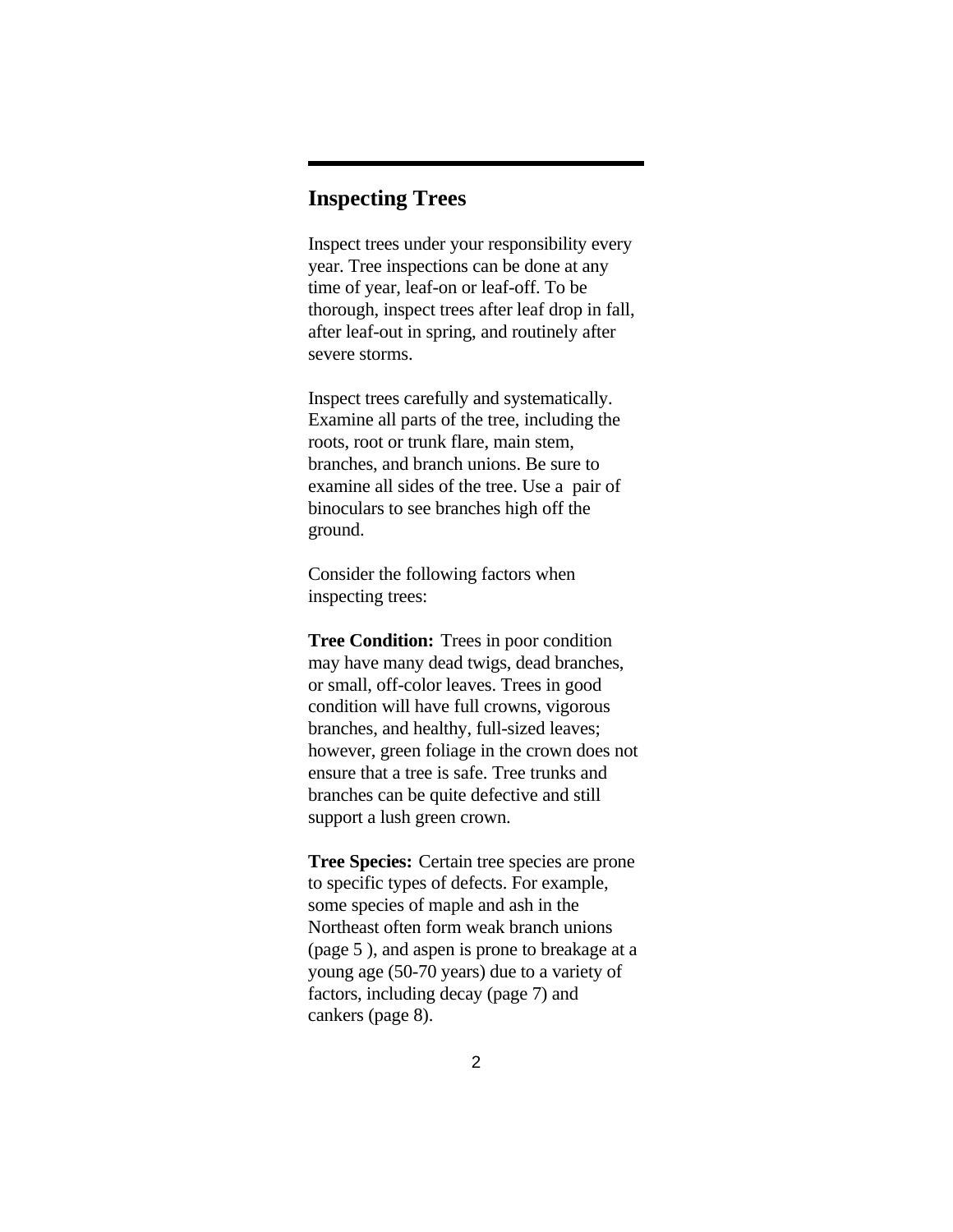**Tree Age and Size:** Trees are living organisms subject to constant stress. Pay particular attention to older trees, which may have accumulated multiple defects and extensive decay.

## **What to Look For**

Hazardous defects are visible signs that the tree is failing. We recognize seven main types of tree defects: dead wood, cracks, weak branch unions, decay, cankers, root problems, and poor tree architecture. A tree with defects is not hazardous, however, unless some portion of it is within striking distance of a target.

#### *Dead wood*

Dead wood is "not negotiable"-- dead trees and large dead branches must be removed immediately! Dead trees and branches are unpredictable and can break and fall at any time (Fig. 1). Dead wood is often dry and brittle and cannot bend in the wind like a living tree or branch. Dead branches and tree tops that are already broken off ("hangers" or "widow makers") are especially dangerous!

Take immediate action if...

- A broken branch or top is lodged in a tree.
- A tree is dead.
- A branch is dead and of sufficient size to cause injury (this will vary with height and size of branch).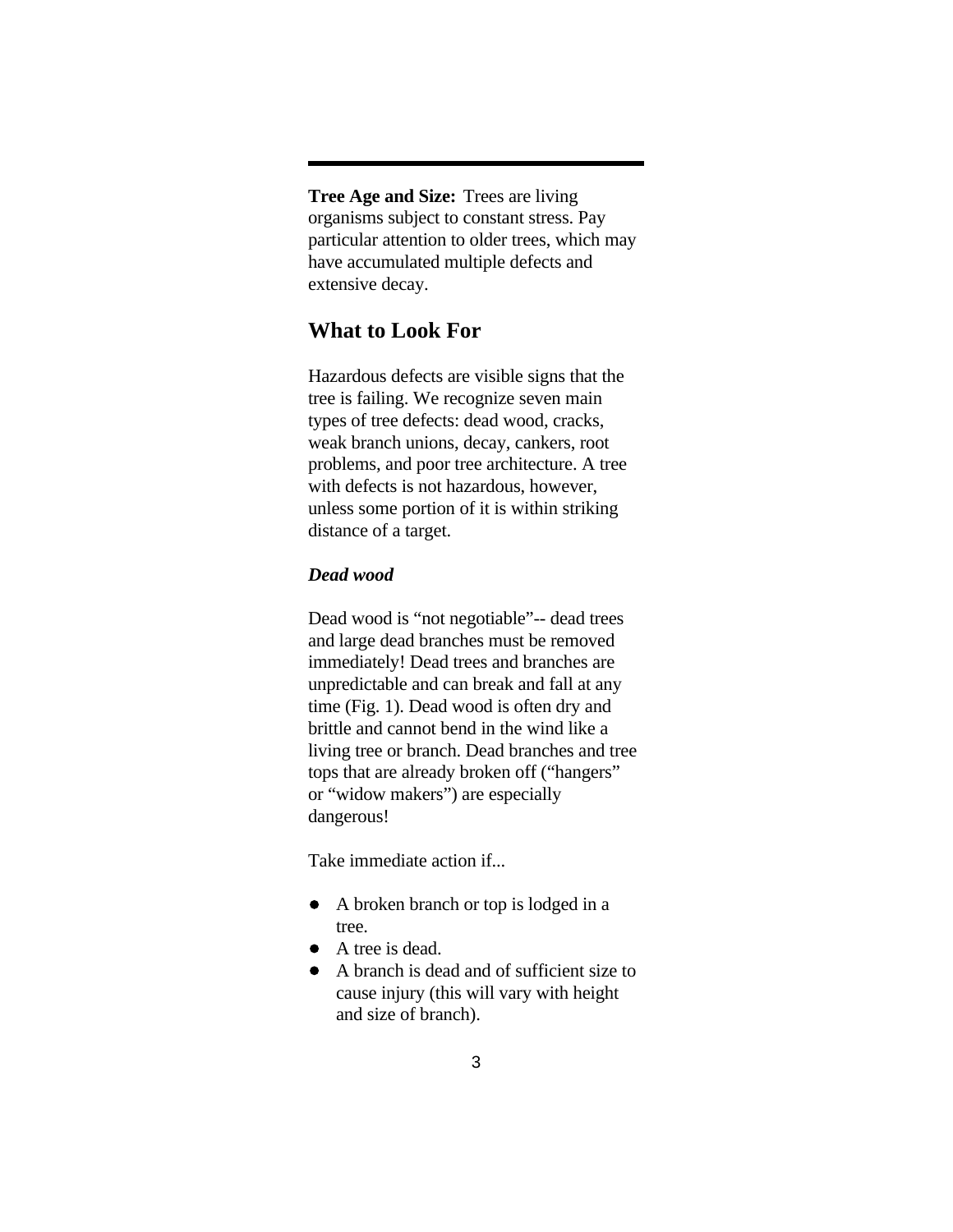

**Figure 1.** Dead branches can break and fall at any time.

## *Cracks*

A crack is a deep split through the bark, extending into the wood of the tree. Cracks are extremely dangerous because they indicate that the tree is already failing (Fig. 2).

Take action if...

- A crack extends deeply into, or completely through the stem.
- Two or more cracks occur in the same general area of the stem.
- A crack is in contact with another defect.
- A branch of sufficient size to cause injury is cracked.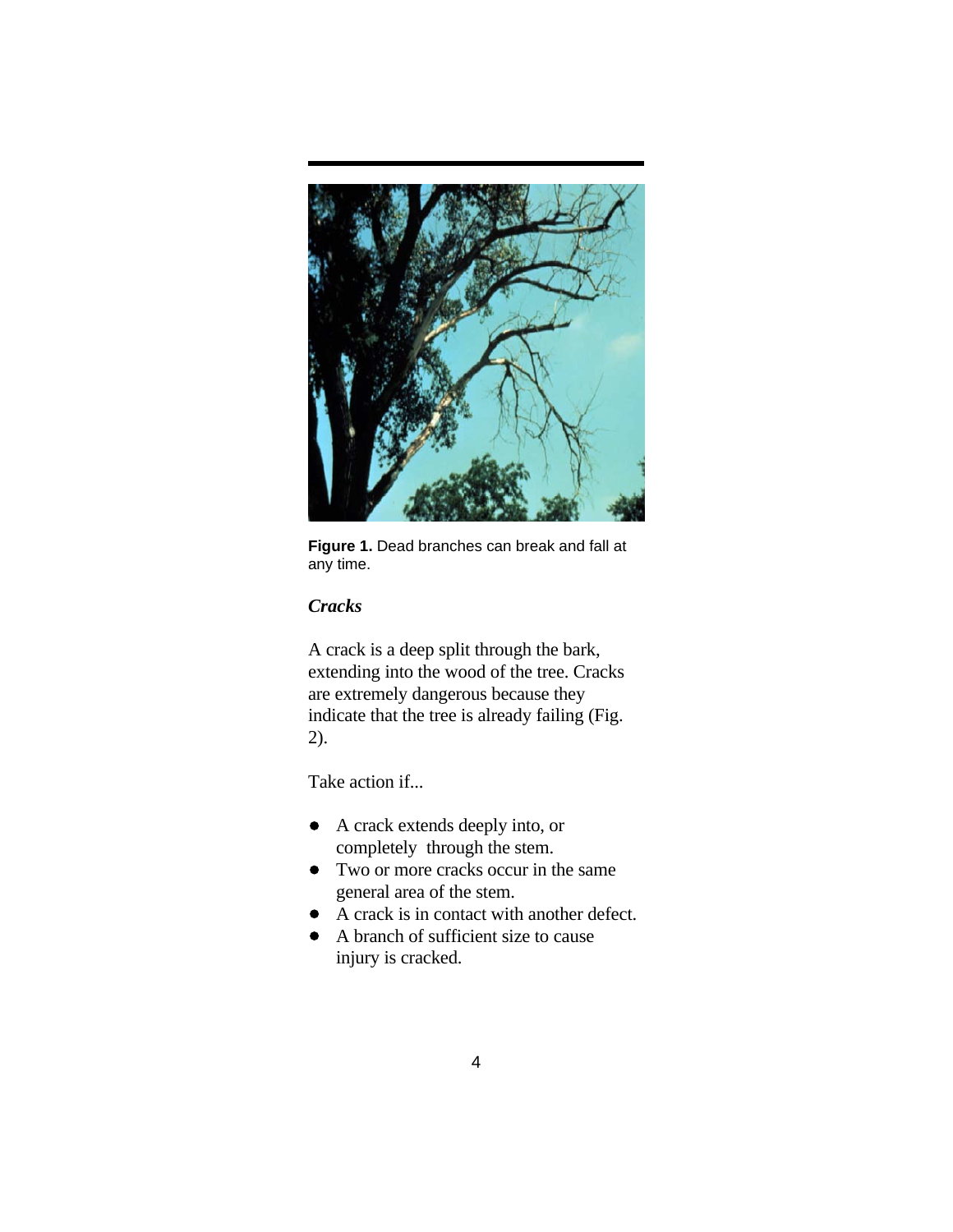

**Figure 2.** A serious crack like this one indicates that the tree is already failing!

## *Weak Branch Unions*

Weak branch unions are places where branches are not strongly attached to the tree. A weak union occurs when two or more similarly-sized, usually upright branches grow so closely together that bark grows between the branches, inside the union. This ingrown bark does not have the structural strength of wood, and the union is much weaker than one that does not have included bark (Fig. 3). The included bark may also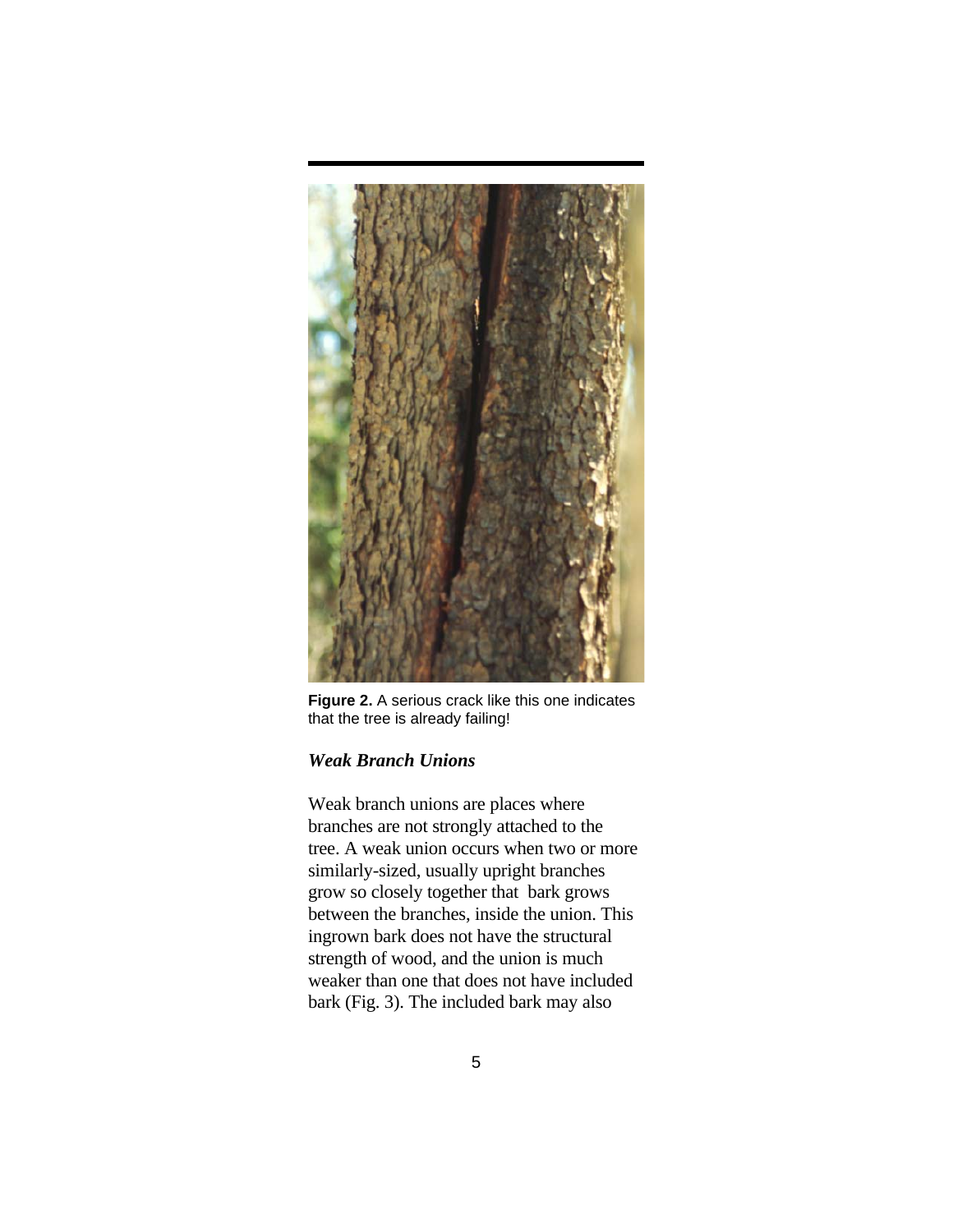

**Figure 3.** This weak branch union has failed, creating a highly hazardous situation.

act as a wedge and force the branch union to split apart. Trees with a tendency to form upright branches, such as elm and maple, often produce weak branch unions.

Weak branch unions also form after a tree or branch is tipped or topped (page 15), i.e., when the main stem or a large branch is cut at a right angle to the direction of growth leaving a large branch stub. The stub inevitably decays, providing very poor support for new branches ("epicormic" branches) that usually develop along the cut branch.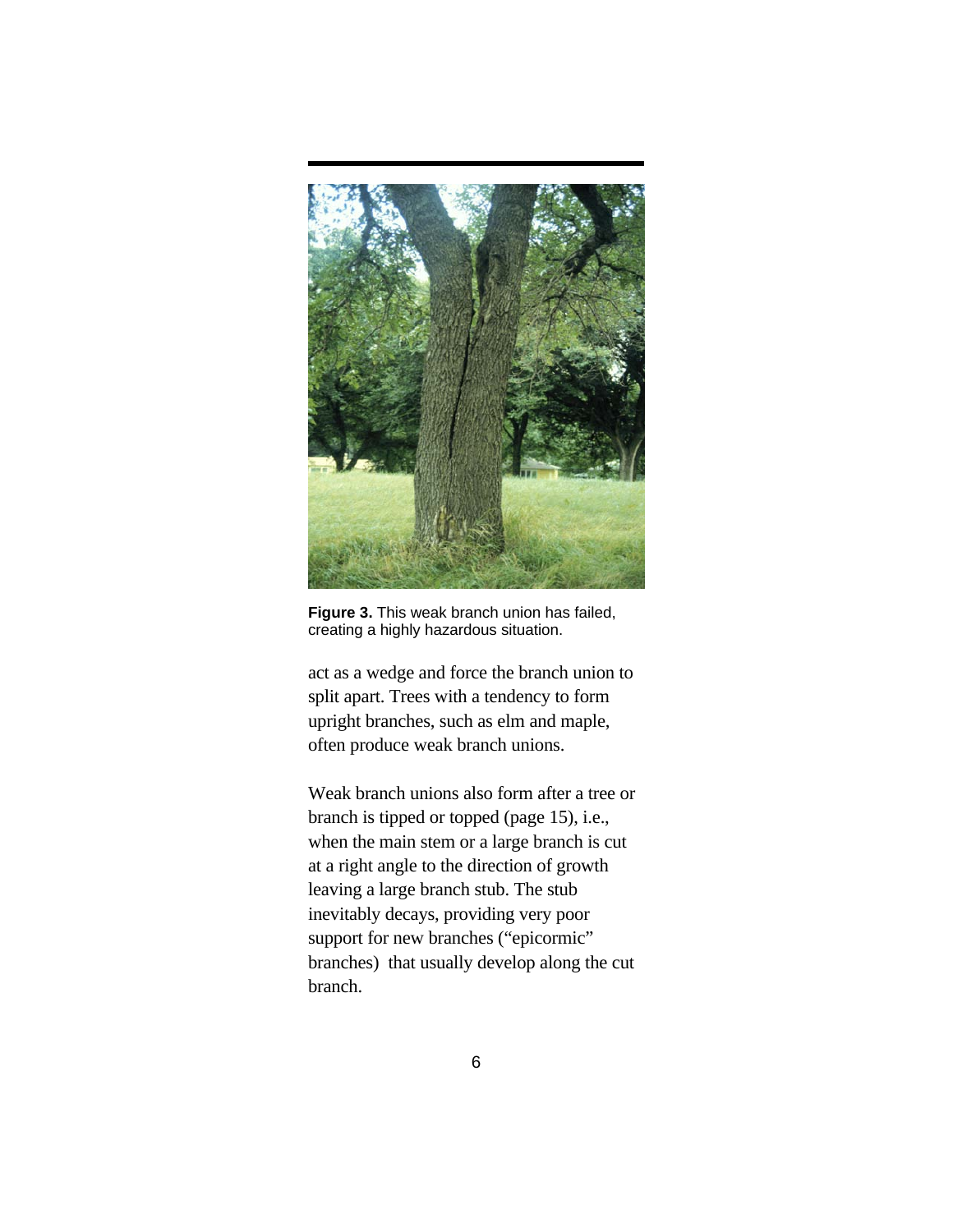Take action if...

- A weak branch union occurs on the main stem.
- A weak branch union is cracked.
- A weak branch union is associated with a crack, cavity, or other defect.

#### *Decay*

Decaying trees can be prone to failure, but the presence of decay, by itself, does not indicate that the tree is hazardous. Advanced decay, i.e., wood that is soft, punky, or crumbly, or a cavity where the wood is missing can create a serious hazard (cover photo). Evidence of fungal activity including mushrooms, conks, and brackets growing on root flares, stems, or branches are indicators of advanced decay.

A tree usually decays from the inside out, eventually forming a cavity, but sound wood is also added to the outside of the tree as it grows. Trees with sound outer wood shells may be relatively safe, but this depends upon the ratio of sound to decayed wood, and other defects that might be present. Evaluating the safety of a decaying tree is usually best left to trained arborists (Fig. 4).

Take action if...

- Advanced decay is associated with cracks, weak branch unions, or other defects.
- A branch of sufficient size to cause injury is decayed.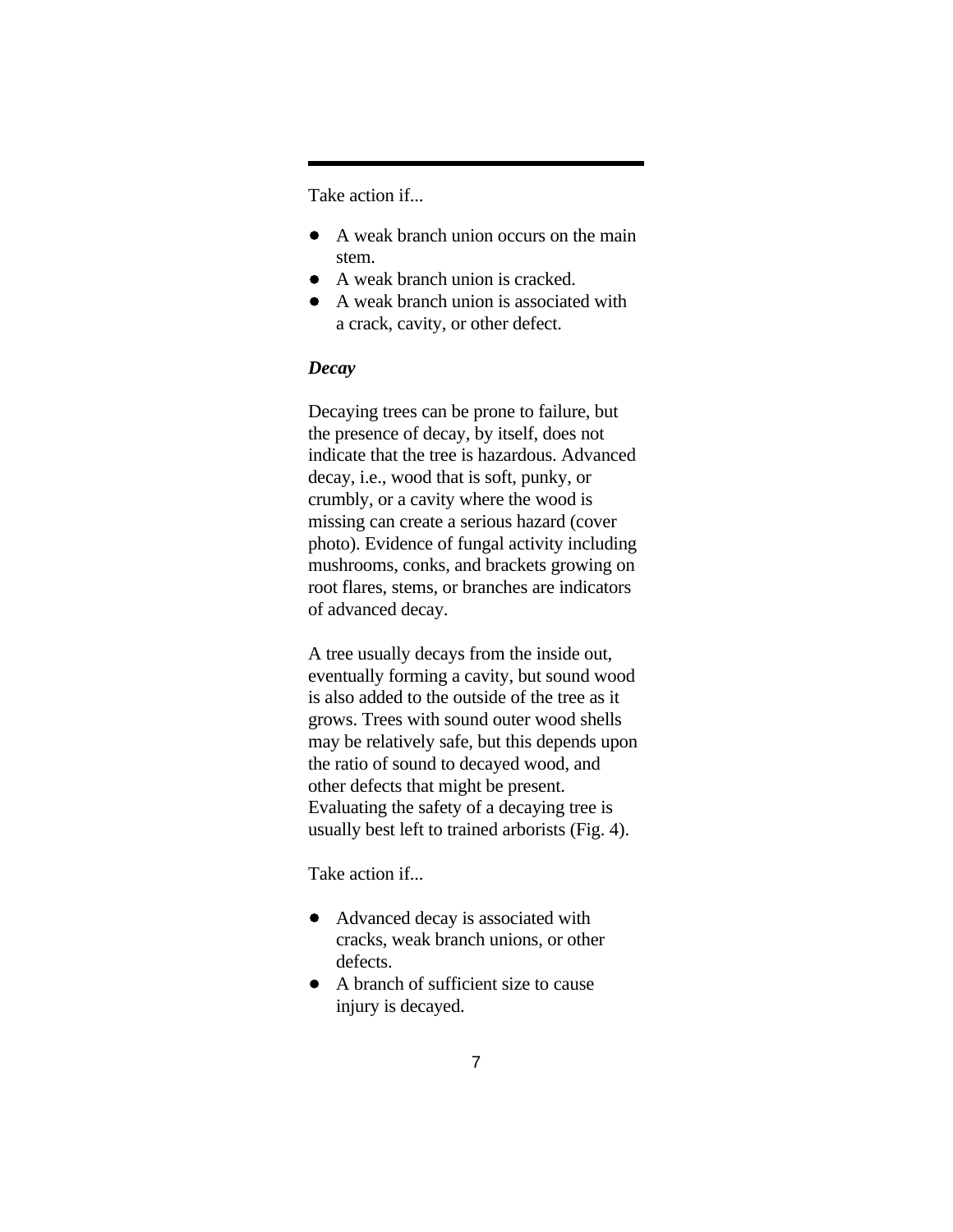

**Figure 4.** This seriously decayed tree should have been evaluated and removed before it failed.

The thickness of sound wood is less than  $\bullet$ 1" for every 6" of diameter at any point on the stem.

#### *Cankers*

A canker is a localized area on the stem or branch of a tree, where the bark is sunken or missing. Cankers are caused by wounding or disease. The presence of a canker increases the chance of the stem breaking near the canker (Fig. 5). A tree with a canker that encompasses more than half of the tree's circumference may be hazardous even if exposed wood appears sound.

Take action if...

A canker or multiple cankers affect more  $\bullet$ than half of the tree's circumference.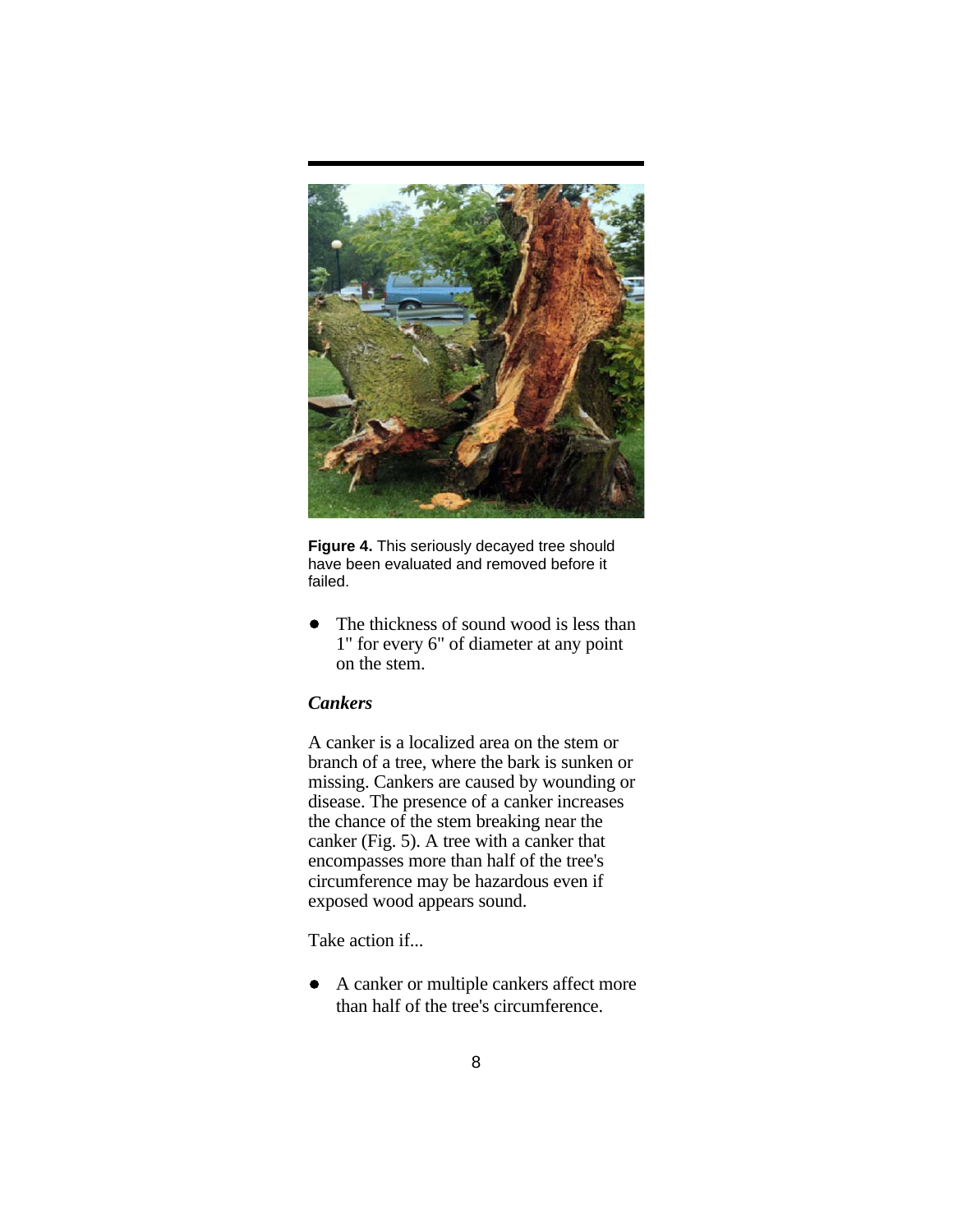

**Figure 5.** The large canker on this tree has seriously weakened the stem.

A canker is physically connected to a  $\bullet$ crack, weak branch union, a cavity, or other defect.

#### *Root Problems*

Trees with root problems may blow over in wind storms. They may even fall without warning in summer when burdened with the weight of the tree's leaves. There are many kinds of root problems to consider, e.g., severing or paving-over roots (Fig. 6); raising or lowering the soil grade near the tree; parking or driving vehicles over the roots; or extensive root decay.

Soil mounding (Fig. 7), twig dieback, dead wood in the crown, and off-color or smaller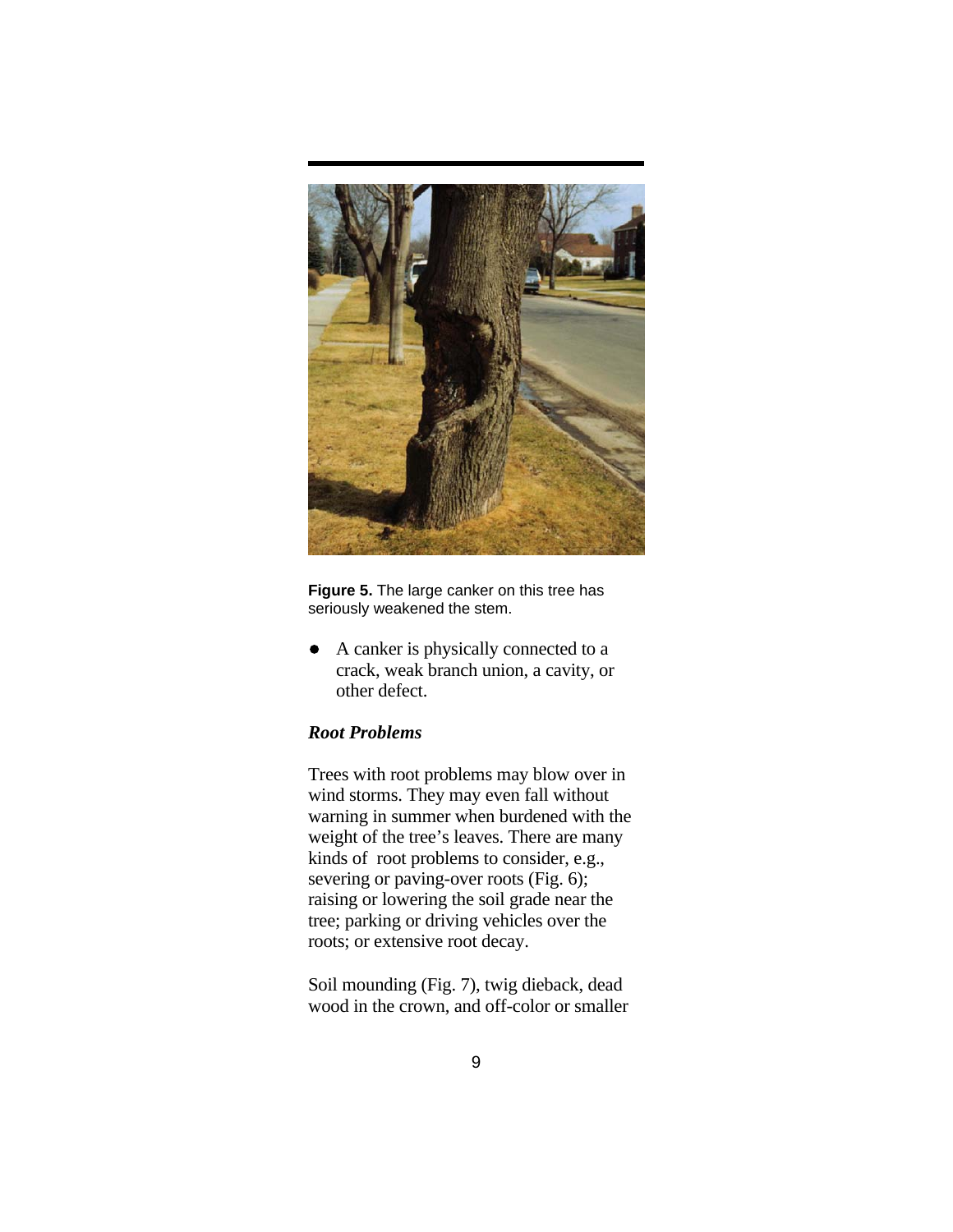

**Figure 6.** Severing roots decreases support and increases the chance of failure or death of the tree.

than normal leaves are symptoms often associated with root problems. Because most defective roots are underground and out of sight, aboveground symptoms may serve as the best warning.

Take action if...

.

- A tree is leaning with recent root  $\bullet$ exposure, soil movement, or soil mounding near the base of the tree.
- More than half of the roots under the tree's crown have been cut or crushed. These trees are dangerous because they do not have adequate structural support from the root system.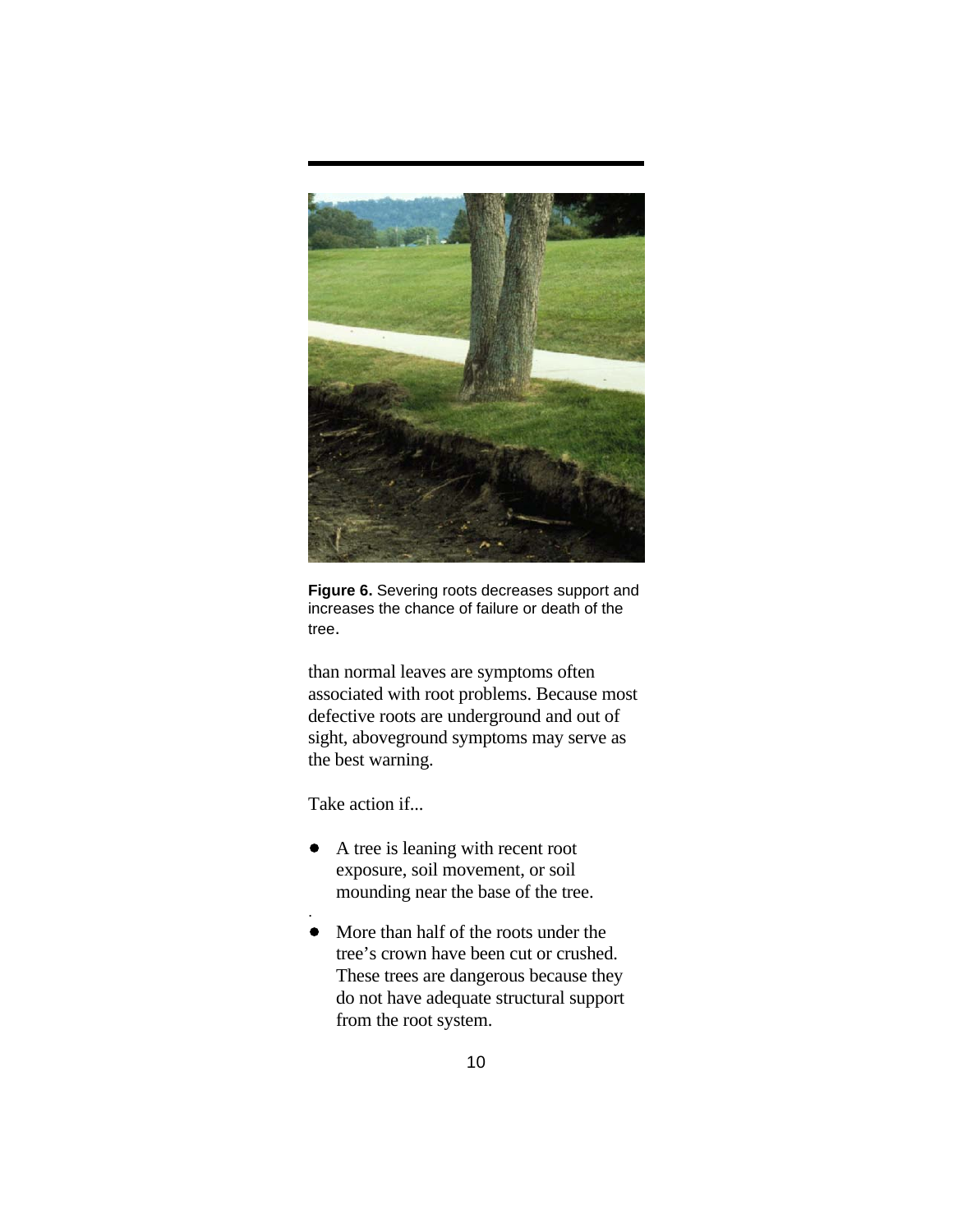

**Figure 7.** The mound (arrow) at the base of this tree indicates that the tree has recently begun to lean, and may soon fail.

Advanced decay is present in the root  $\bullet$ flares or "buttress" roots.

#### *Poor Tree Architecture*

Poor architecture is a growth pattern that indicates weakness or structural imbalance. Trees with strange shapes are interesting to look at, but may be structurally defective. Poor architecture often arises after many years of damage from storms, unusual growing conditions, improper pruning, topping, and other damage (Fig. 8).

A leaning tree may be a hazard. Because not all leaning trees are dangerous, any leaning tree of concern should be examined by a professional arborist.

Take action if...

- A tree leans excessively.
- A large branch is out of proportion with the rest of the crown.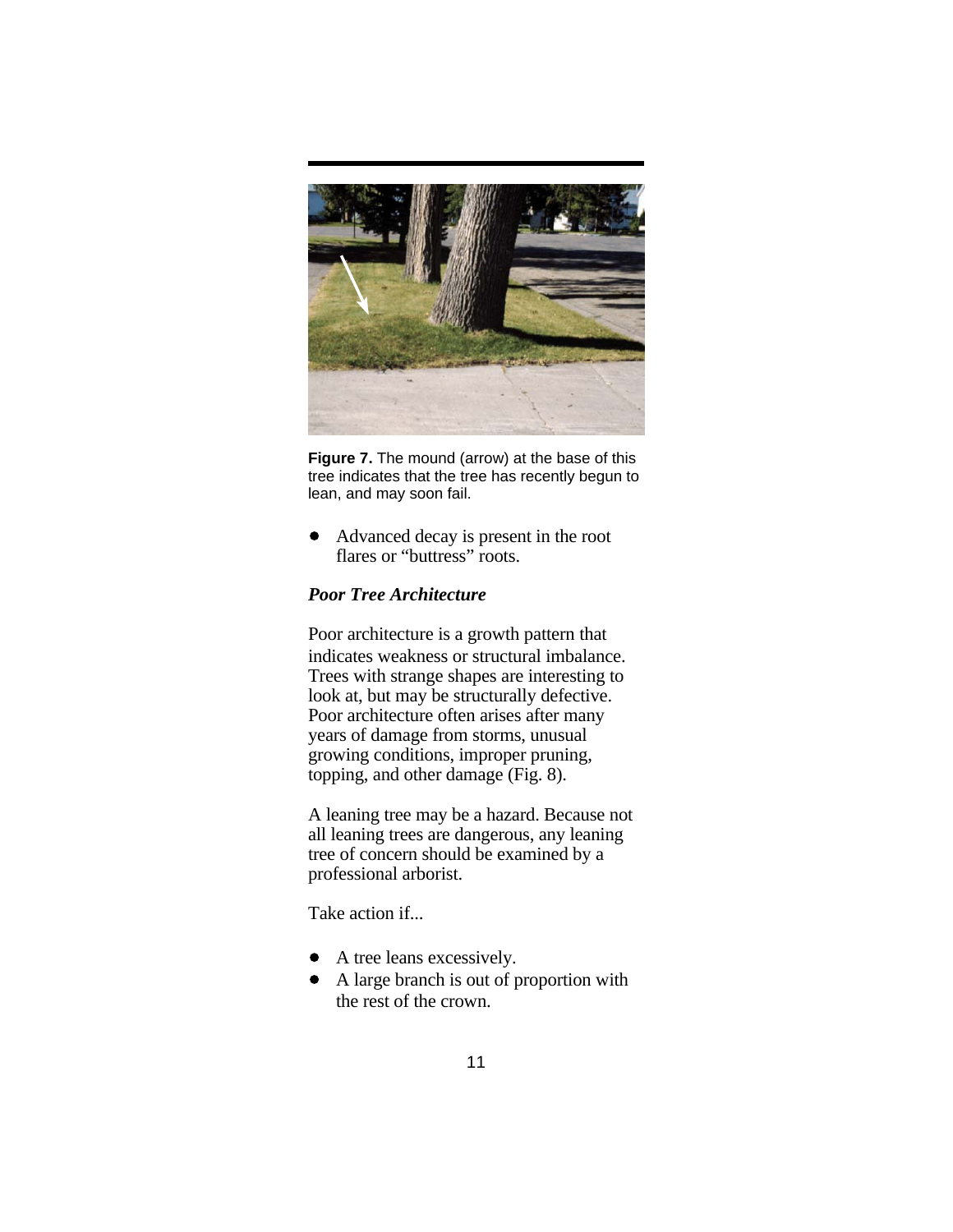

**Figure 8.** This tree is decayed and badly out of balance because of poor maintenance. It is dangerous, and extremely unattractive!

## **Multiple Defects**

The recognition of multiple defects in a tree is critical when evaluating the tree's potential to fail. Multiple defects that are touching or are close to one another should be carefully examined. If more than one defect occurs on the tree's main stem, you should assume that the tree is extremely hazardous.

## **Corrective Actions**

Corrective actions begin with a thorough evaluation. If a hazardous situation exists,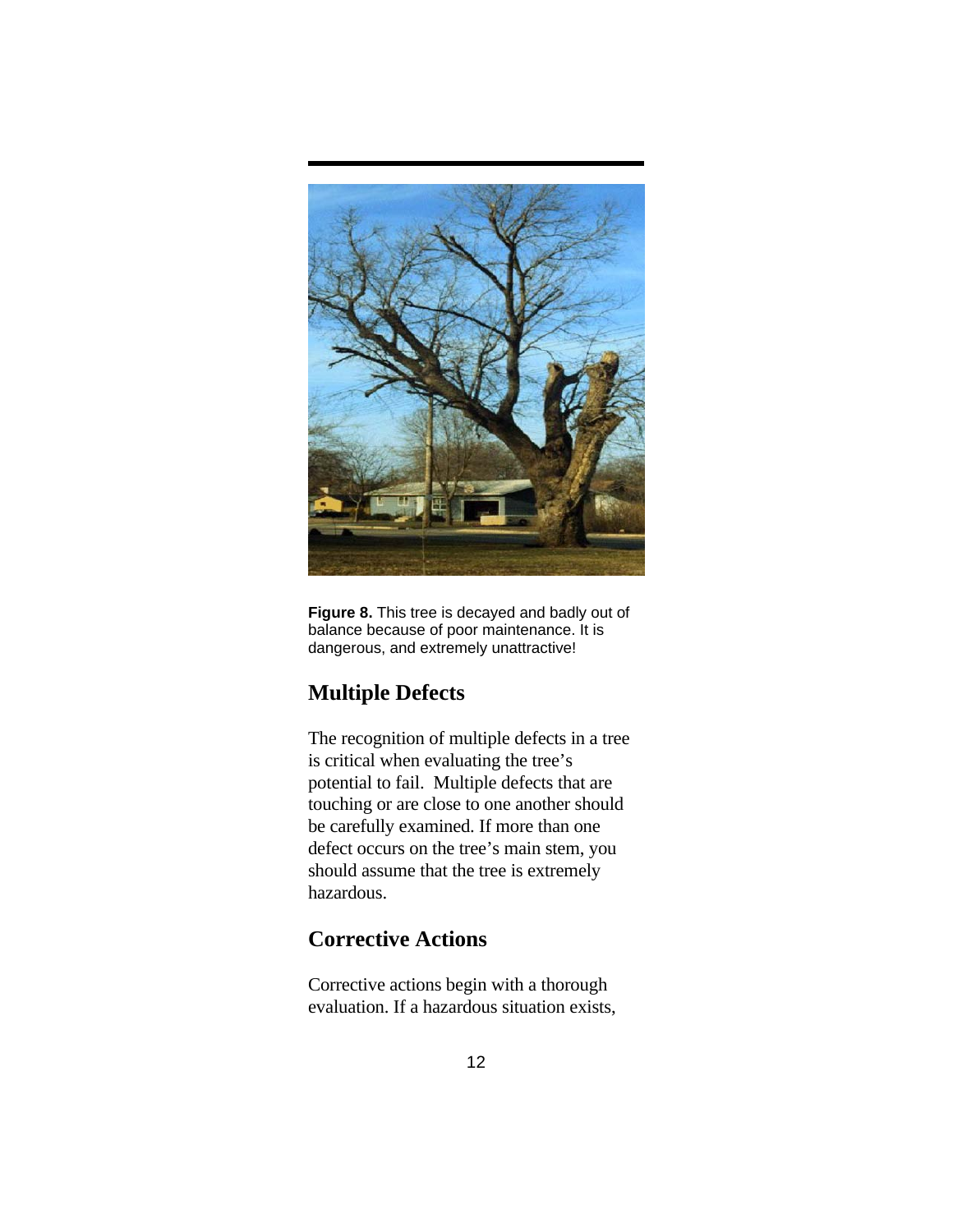there are three recommended options for correcting the problem: move the target, prune the tree, or remove the tree.

#### *Move the Target*

Removing the target is often an inexpensive and effective treatment for correcting a hazard tree. Easily moved items like play sets and swings, RV's, and picnic tables can be placed out of the reach of the hazardous tree with little effort and expense.

If the target cannot be moved and a serious hazard exists, consider blocking access to the target area until the hazard can be properly eliminated.

## *Prune the Tree*

A hazardous situation may be caused by a defective branch or branches, even though the rest of the tree is sound. In this case, pruning the branch solves the problem.

#### Prune when

- A branch is dead.
- A branch of sufficient size to cause injury is cracked or decayed.
- A weak branch union exists and one of the branches can be removed.
- Branches form a sharp angle, twist, or bend.
- A branch is lopsided or unbalanced with respect to the rest of the tree.
- A broken branch is lodged in the crown. Remove the branch and prune the stub.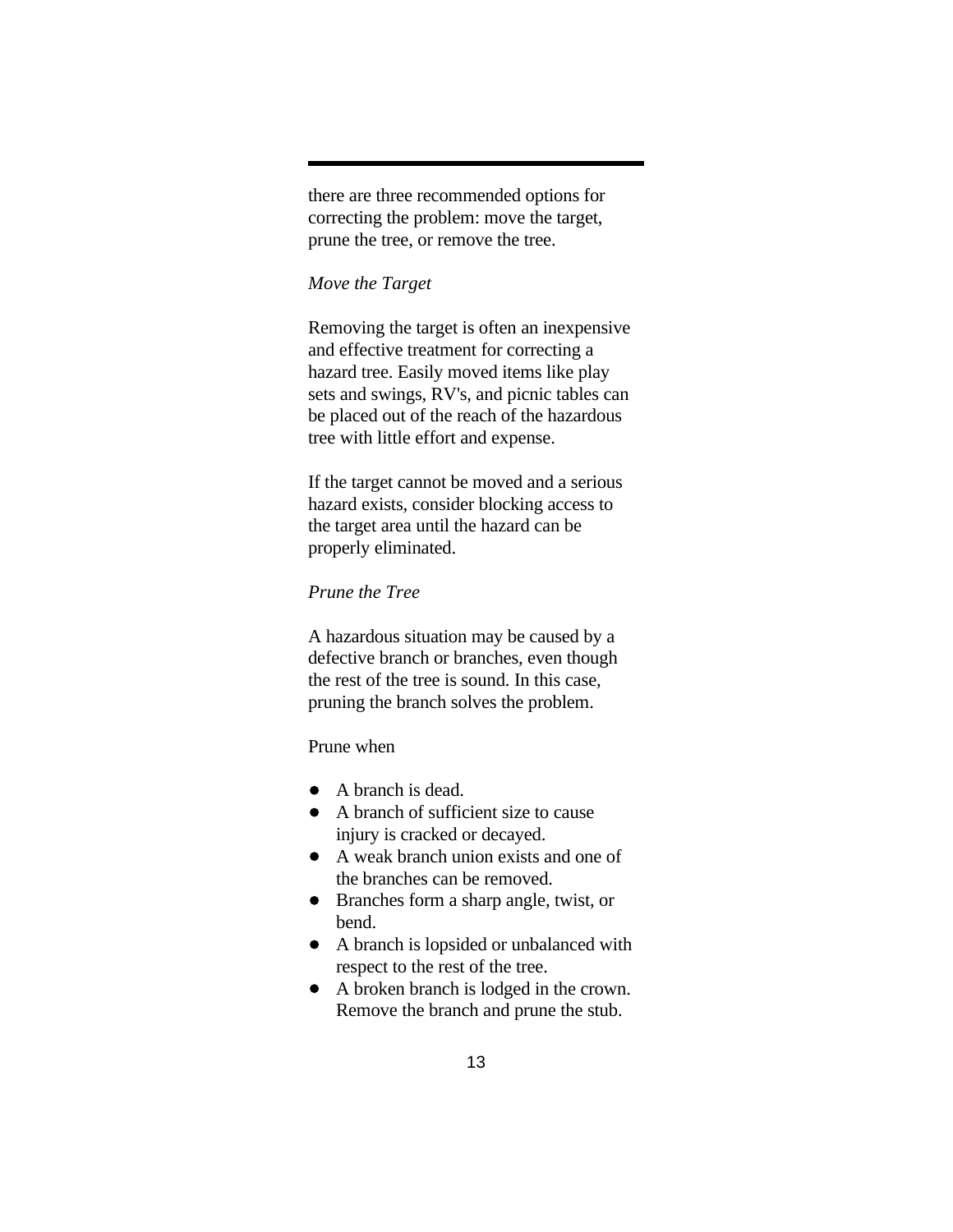Pruning a tree properly early in its life is a good way to effectively avoid many potential problems when the tree is older and larger. When done correctly, routine pruning of trees does not promote future defects. If done improperly, immediate problems may be removed, but cracks, decay, cankers, or poor architecture will be the ultimate result, creating future hazards.

We recommend that the "natural target" pruning method be used. This pruning method is fully described in How to Prune Trees (Bedker, O'Brien & Mielke, 1995).

#### *Remove the Tree*

Before cutting a tree down, carefully consider the alternatives. The effects of removing a tree are often pronounced in landscape situations and may result in reduced property values. Tree removal should be considered as the final option and used only when the other two corrective actions will not work. Tree removal is inherently dangerous and is even more serious when homes and other targets are involved. Removal of hazardous trees is usually a job for a professional arborist.

#### **Cabling and Bracing**

Cabling and bracing does not repair a hazard tree, but when done correctly by a trained arborist, it can extend the time a tree or its parts are safe. Done incorrectly, it creates a more serious hazard. We do **not** recommend cabling or bracing as treatment for a hazard tree unless the tree has significant historic or landscape value.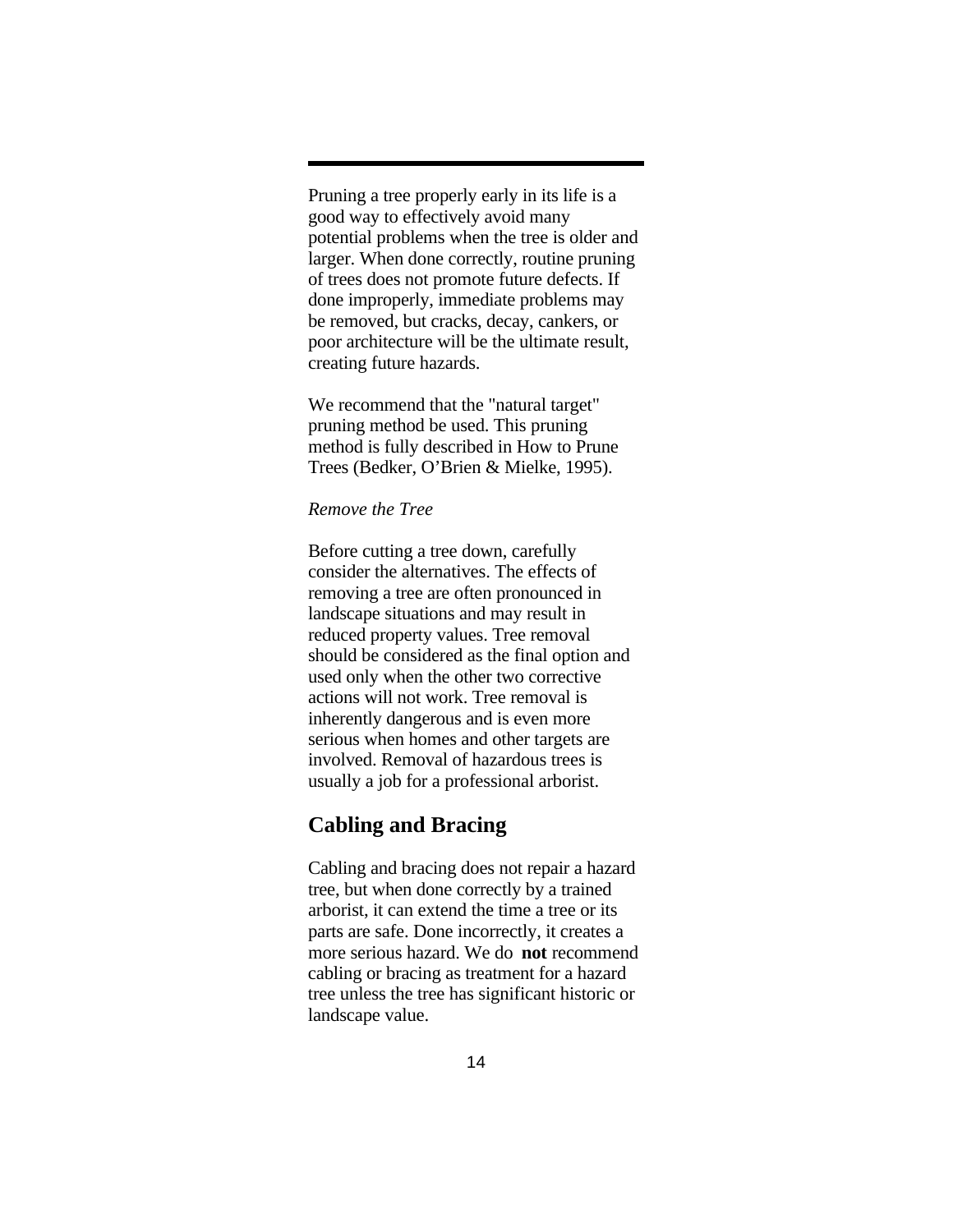## **Topping and Tipping--Poor Pruning Practices**

Topping is the practice of pruning large upright branches at right angles to the direction of growth, sometimes used to reduce the height of the crown. Tipping is the cutting of lateral branches at right angles to the direction of growth to reduce crown width. Both of these practices are harmful and should **never** be used. The inevitable result of such pruning wounds is decay in the remaining stub, which then serves as a very poor support to any branches that subsequently form. Trees that are pruned in this manner are also misshapen and esthetically unappealing (see Fig. 8).

## **Conclusions**

Evaluating and treating hazard trees is complicated, requiring a certain knowledge and expertise. This publication outlines some of the basic problems that may alert you to a hazardous situation. Never hesitate if you think a tree might be hazardous. If you are not sure, have it evaluated by a professional. Consult your phone book under "Arborists" or "Tree Service."

Remember that trees do not live forever. Design and follow a landscape plan that includes a cycle of maintenance and replacement. This is the best way to preserve the health of our trees and ensure a safe and enjoyable outdoor experience.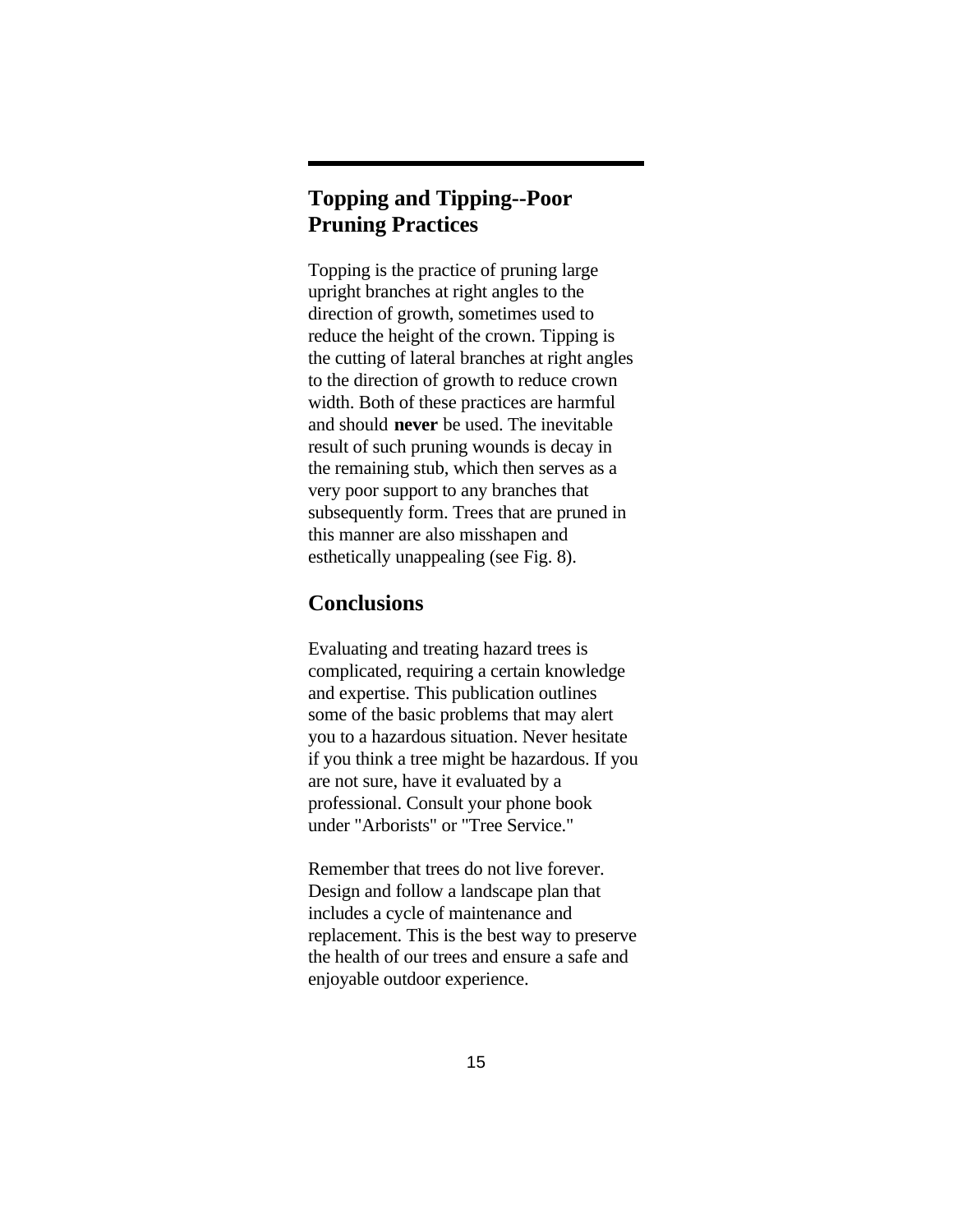## **Suggested Reading**

- Albers, J.; Hayes, E. 1993. How to detect, assess and correct hazard trees in recreational areas, revised edition. St. Paul, MN: Minnesota DNR. 63 p.
- Bedker, P.J.; O'Brien, J.G.; Mielke, M.E. 1995. How to Prune Trees. NA-FR-01- 95. Radnor, PA: USDA Forest Service, Northeastern Area State and Private Forestry. 30 pp. Also available on the Internet via FTP or the World Wide Web at: http://willow.ncfes.umn.edu.
- Fazio, J. 1989. How to Hire an Arborist. Tree City USA Bulletin No. 6. Nebraska City, NE: National Arbor Day Foundation; 8 p.
- Fazio, J. 1989. How to Recognize and Prevent Hazard Trees. Tree City USA Bulletin No. 15. Nebraska City, NE: National Arbor Day Foundation; 8 pp.
- Robbins, K. 1986. How to Recognize and Reduce Tree Hazards in Recreation Sites. NA-FR-31. Radnor, PA: USDA Forest Service, Northeastern Area;. 28 p.
- Shigo, A. L. 1986. A New Tree Biology. Durham, NH: Shigo and Trees, Associates; 595 p.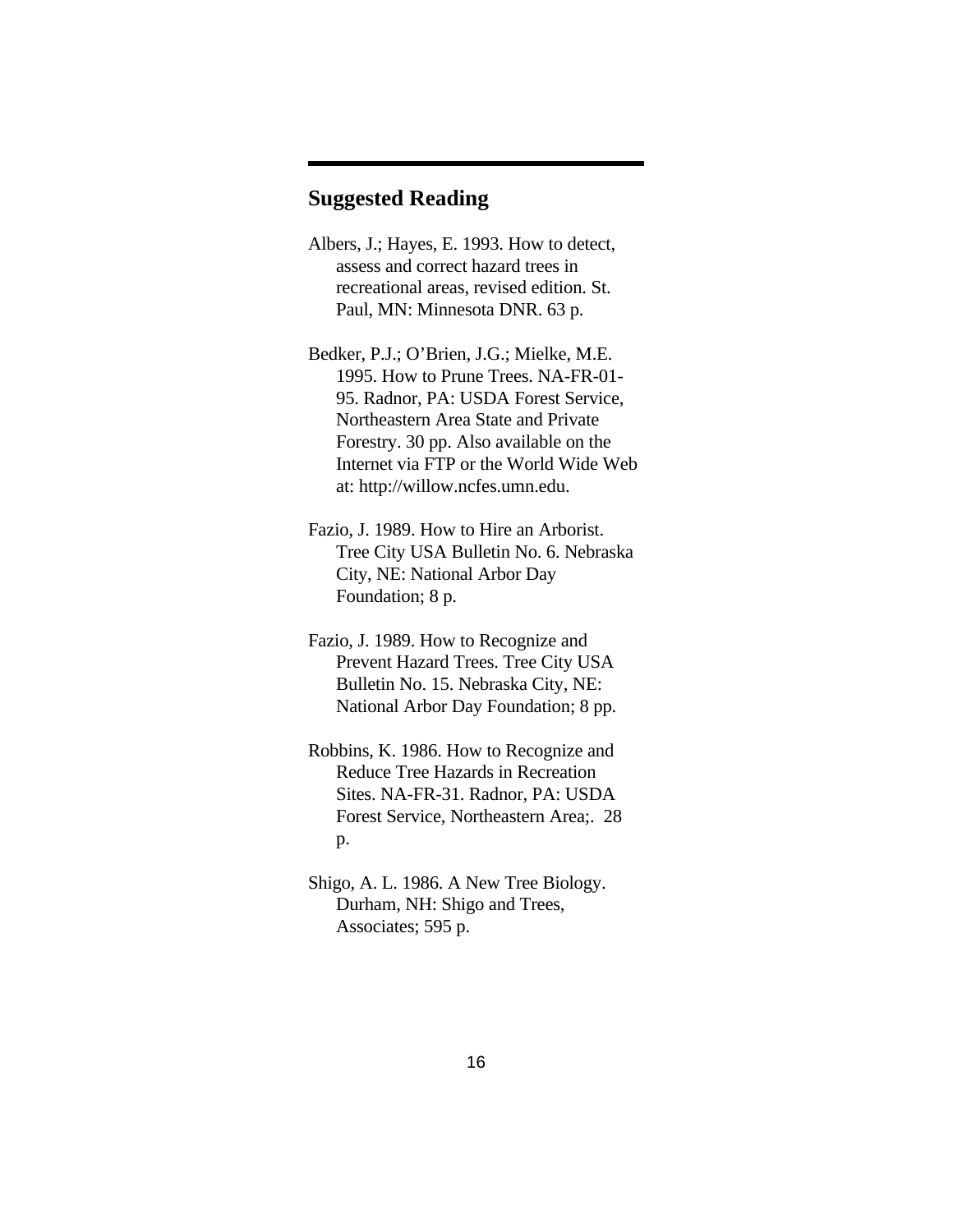## **The Authors:**

Minnesota DNR

Jana Albers, Plant Pathologist, Grand Rapids, MN.

Tom Eiber, Entomologist, St. Paul, MN.

Ed Hayes, Plant Pathologist, Rochester, MN.

USDA Forest Service

Peter Bedker, Plant Pathologist, St. Paul, MN.

Martin MacKenzie, Plant Pathologist, Morgantown, WV.

Joseph O'Brien, Plant Pathologist, St. Paul, MN.

Jill Pokorny, Plant Pathologist, St. Paul, MN.

Mary Torsello, Plant Pathologist, Durham, NH.

Please cite this publication as follows:

Minnesota Department of Natural Resources, and USDA Forest Service. 1996. How to Recognize Hazardous Defects in Trees. USDA Forest Service NA-FR-01-96. 20 pp.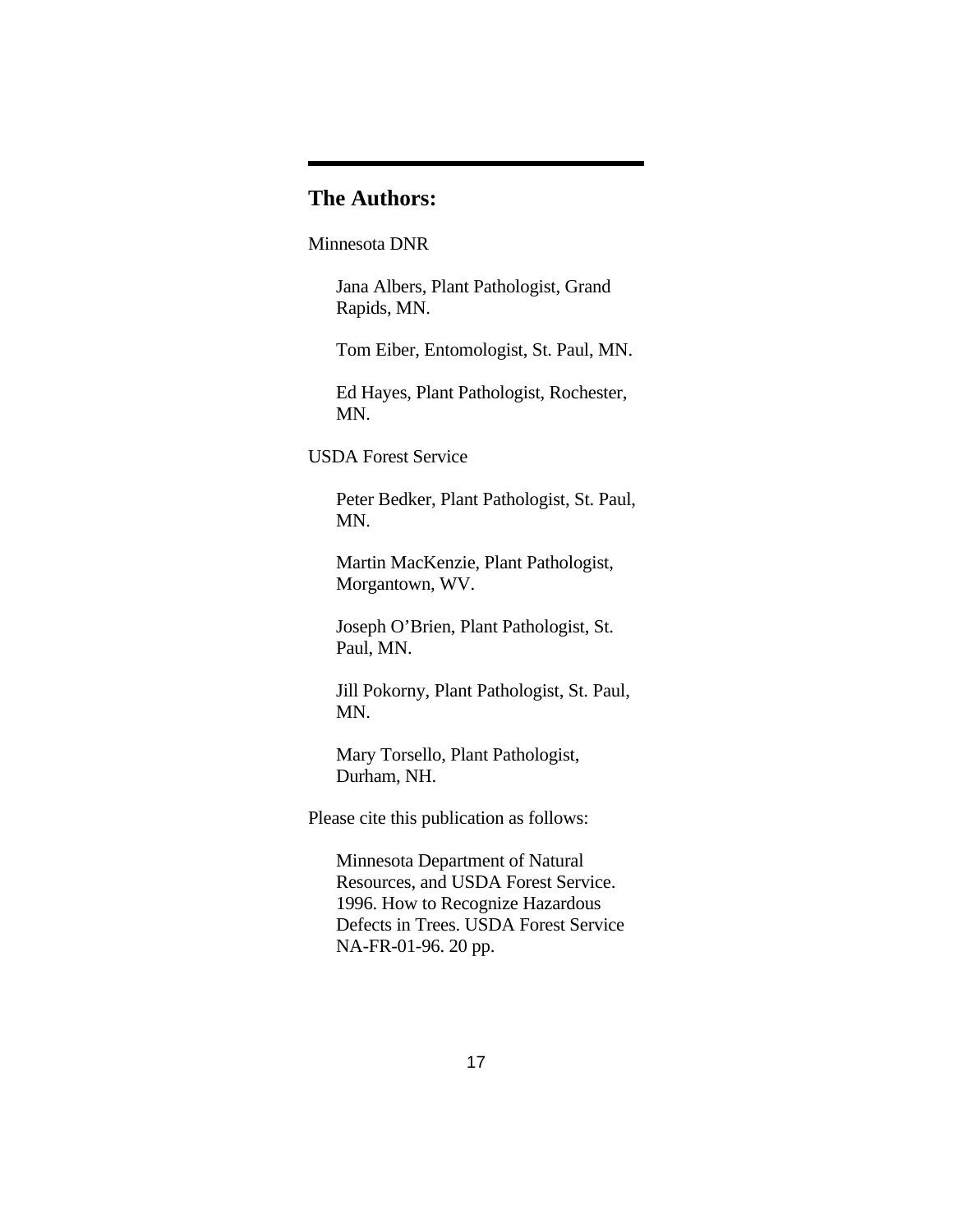## **Minnesota DNR**

Minnesota Department of Natural Resources 500 Lafayette Road St. Paul, MN 55155-4044

## **USDA Forest Service Northeastern Area State & Private Forestry**

*Headquarters Office* USDA Forest Service Northeastern Area State and Private Forestry 5 Radnor Corporate Center, Suite 200 Radnor, PA 19087-4585

*Durham Field Office* USDA Forest Service Northeastern Area State and Private Forestry Louis C. Wyman Forest Sciences Laboratory P.O. Box 640 Durham, NH 03824-9799

*Morgantown Field Office* USDA Forest Service Northeastern Area State and Private Forestry 180 Canfield Street Morgantown, WV 26505-3101

*St. Paul Field Office* USDA Forest Service Northeastern Area State & Private Forestry 1992 Folwell Ave. St. Paul, MN 55108-1099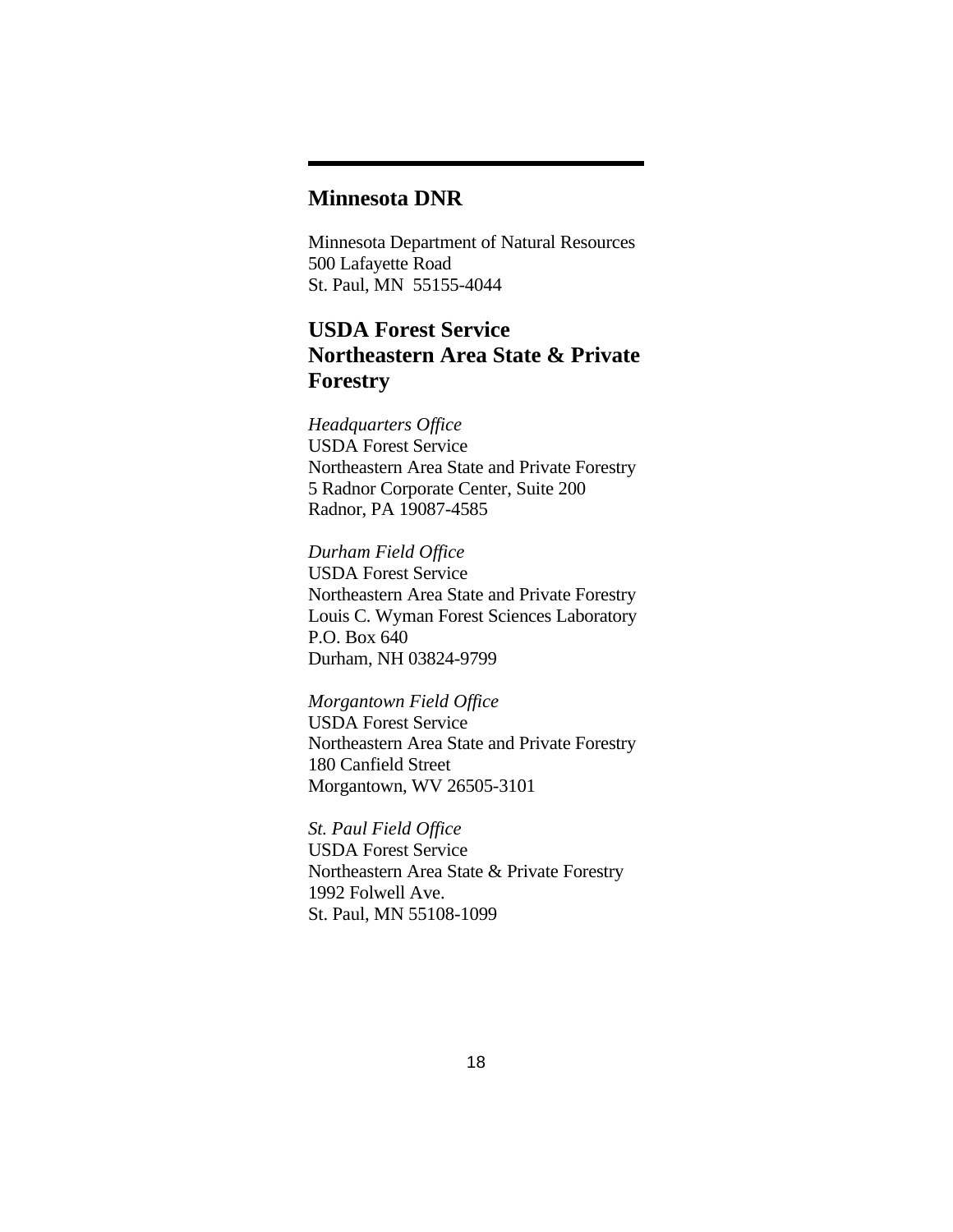**Notes**

How to Recognize Hazardous Defects in Trees was written to help people identify potential problems with trees. Trees with serious defects can pose an extreme hazard and should be treated with caution. The best way to correct a hazardous tree is to hire a professional arborist. Information in this publication can help to identify trees that require attention.